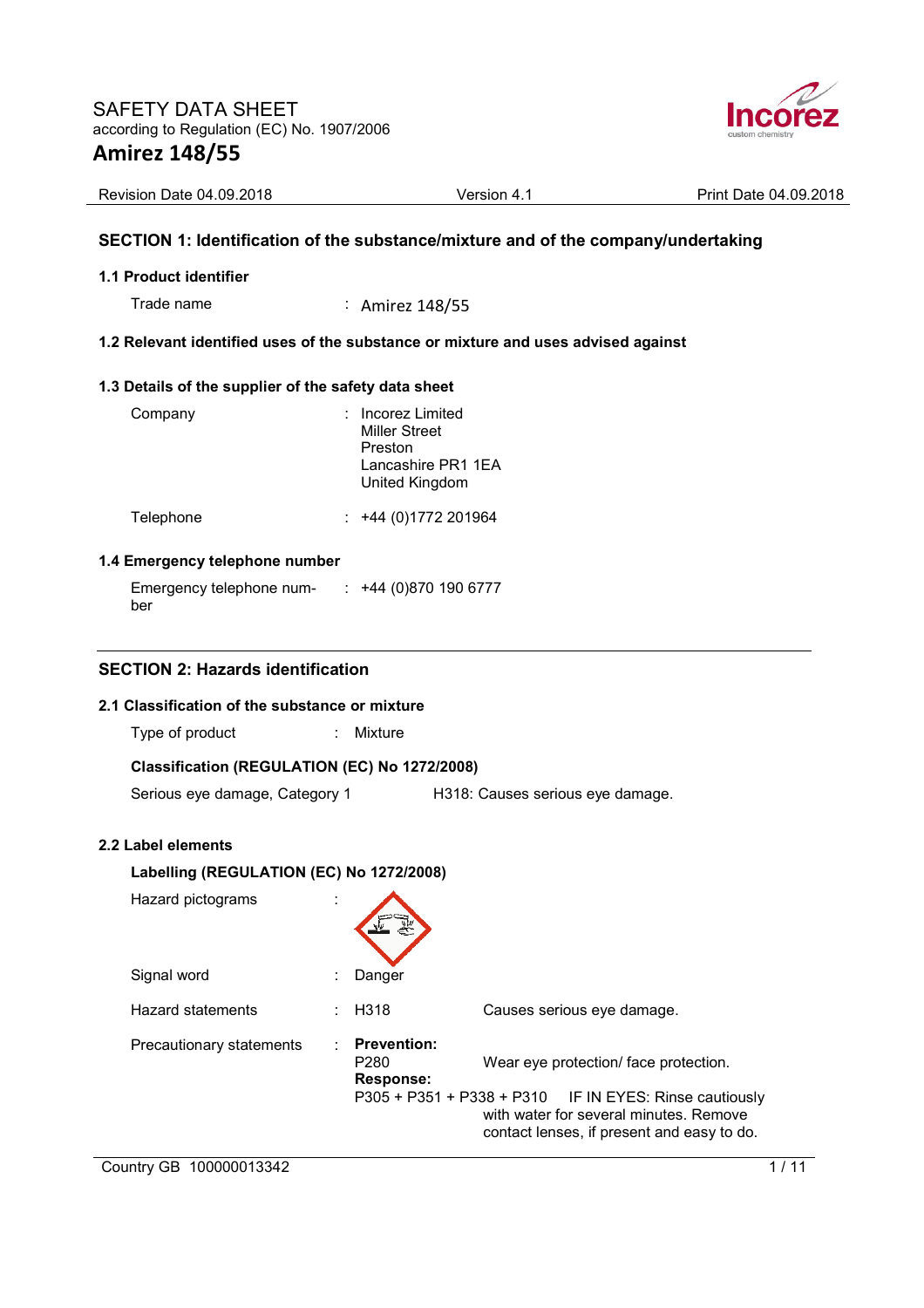

Revision Date 04.09.2018 **Version 4.1** Version 4.1 Print Date 04.09.2018

Continue rinsing. Immediately call a POISON CENTER/doctor.

Hazardous components which must be listed on the label:<br>• 1294001-83-4 Polymer, Reaction product of BAI

• 1294001-83-4 Polymer, Reaction product of BADGE/glycidylether with TETA and IPDA

## **2.3 Other hazards**

This substance/mixture contains no components considered to be either persistent, bioaccumulative and toxic (PBT), or very persistent and very bioaccumulative (vPvB) at levels of 0.1% or higher.

## **SECTION 3: Composition/information on ingredients**

#### **3.2 Mixtures**

#### **Hazardous components**

| Chemical name<br>CAS-No.<br>EC-No.                                                            | <b>Classification</b><br>(REGULATION (EC)<br>No 1272/2008) | Concentration<br>[%] |
|-----------------------------------------------------------------------------------------------|------------------------------------------------------------|----------------------|
| Registration number                                                                           |                                                            |                      |
| Polymer, Reaction product of BADGE/glycidylether with<br><b>TETA and IPDA</b><br>1294001-83-4 | Eye Dam.1; H318                                            | $>= 80$              |

For the full text of the H-Statements mentioned in this Section, see Section 16.

## **SECTION 4: First aid measures**

#### **4.1 Description of first aid measures**

| General advice          | : Move out of dangerous area.<br>Consult a physician.<br>Show this safety data sheet to the doctor in attendance.                                                                                                                                                                                                         |
|-------------------------|---------------------------------------------------------------------------------------------------------------------------------------------------------------------------------------------------------------------------------------------------------------------------------------------------------------------------|
| If inhaled              | : Move to fresh air.<br>Consult a physician after significant exposure.                                                                                                                                                                                                                                                   |
| In case of skin contact | : Take off contaminated clothing and shoes immediately.<br>Wash off with soap and plenty of water.<br>If symptoms persist, call a physician.                                                                                                                                                                              |
| In case of eye contact  | : Small amounts splashed into eyes can cause irreversible tis-<br>sue damage and blindness.<br>In the case of contact with eyes, rinse immediately with plenty<br>of water and seek medical advice.<br>Continue rinsing eyes during transport to hospital.<br>Remove contact lenses.<br>Keep eye wide open while rinsing. |
| If swallowed            | : Do not induce vomiting without medical advice.                                                                                                                                                                                                                                                                          |
| Country GB 100000013342 | 2 / 11                                                                                                                                                                                                                                                                                                                    |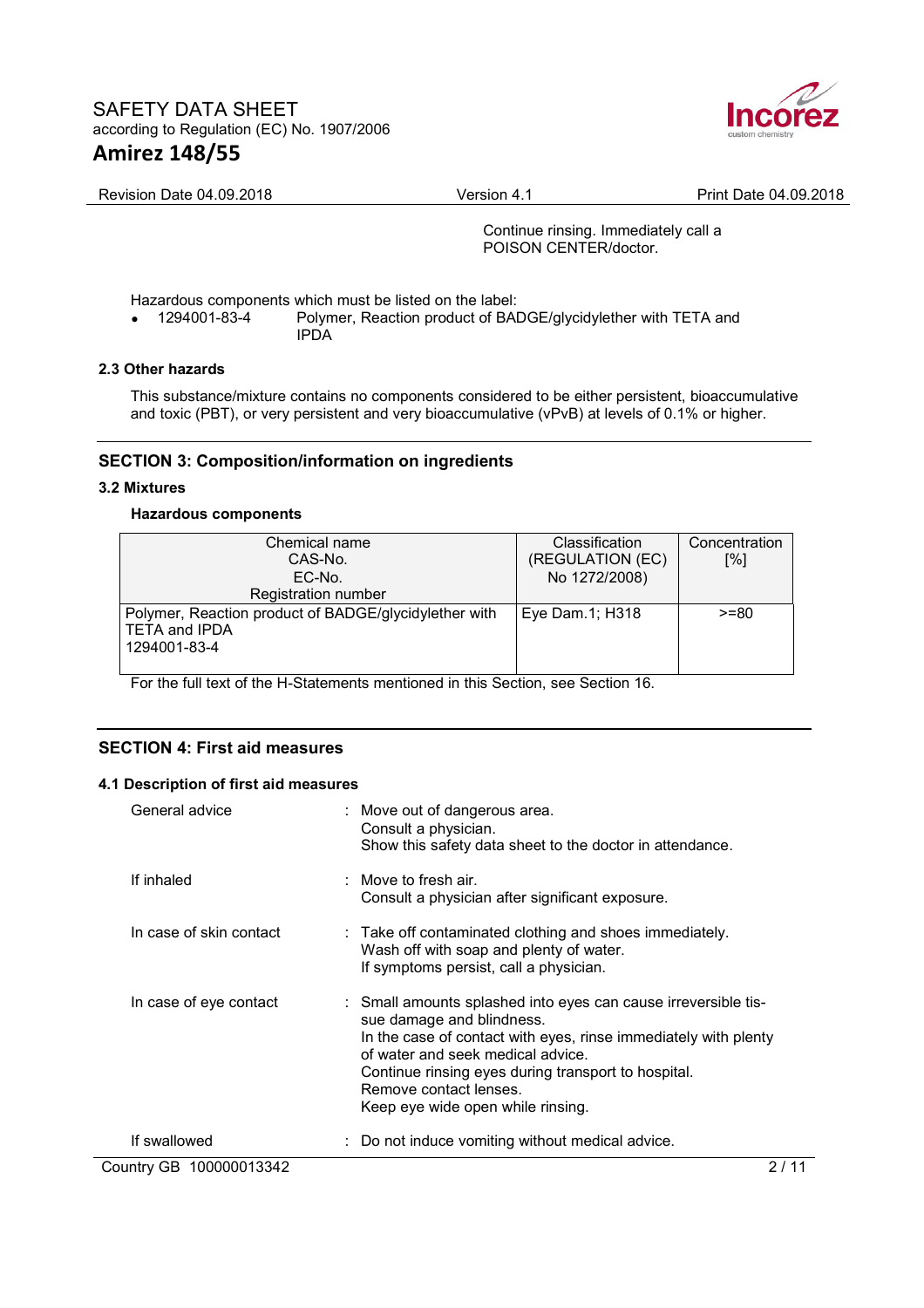

| <b>Revision Date 04.09.2018</b> | Version 4.1                                                                                                                   | Print Date 04.09.2018 |
|---------------------------------|-------------------------------------------------------------------------------------------------------------------------------|-----------------------|
|                                 | Rinse mouth with water.<br>Do not give milk or alcoholic beverages.<br>Never give anything by mouth to an unconscious person. |                       |
|                                 | 4.2 Most important symptoms and effects, both acute and delayed                                                               |                       |
| Symptoms                        | : Excessive lachrymation<br>See Section 11 for more detailed information on health effects<br>and symptoms.                   |                       |
| <b>Risks</b>                    | : No known significant effects or hazards.                                                                                    |                       |
|                                 | Causes serious eye damage.                                                                                                    |                       |
|                                 | 4.3 Indication of any immediate medical attention and special treatment needed                                                |                       |
| Treatment                       | : Treat symptomatically.                                                                                                      |                       |

## **SECTION 5: Firefighting measures**

## **5.1 Extinguishing media**

| Suitable extinguishing media                              | : In case of fire, use water/water spray/water jet/carbon diox-<br>ide/sand/foam/alcohol resistant foam/chemical powder for<br>extinction. |
|-----------------------------------------------------------|--------------------------------------------------------------------------------------------------------------------------------------------|
| 5.2 Special hazards arising from the substance or mixture |                                                                                                                                            |
| ucts                                                      | Hazardous combustion prod- : No hazardous combustion products are known                                                                    |
| 5.3 Advice for firefighters                               |                                                                                                                                            |
| for firefighters                                          | Special protective equipment : In the event of fire, wear self-contained breathing apparatus.                                              |
| Further information                                       | : Standard procedure for chemical fires.                                                                                                   |

## **SECTION 6: Accidental release measures**

#### **6.1 Personal precautions, protective equipment and emergency procedures**

| Personal precautions |  | : Use personal protective equipment. |
|----------------------|--|--------------------------------------|
|                      |  | Deny access to unprotected persons.  |

#### **6.2 Environmental precautions**

| <b>Environmental precautions</b> | : Try to prevent the material from entering drains or water |
|----------------------------------|-------------------------------------------------------------|
|                                  | courses.                                                    |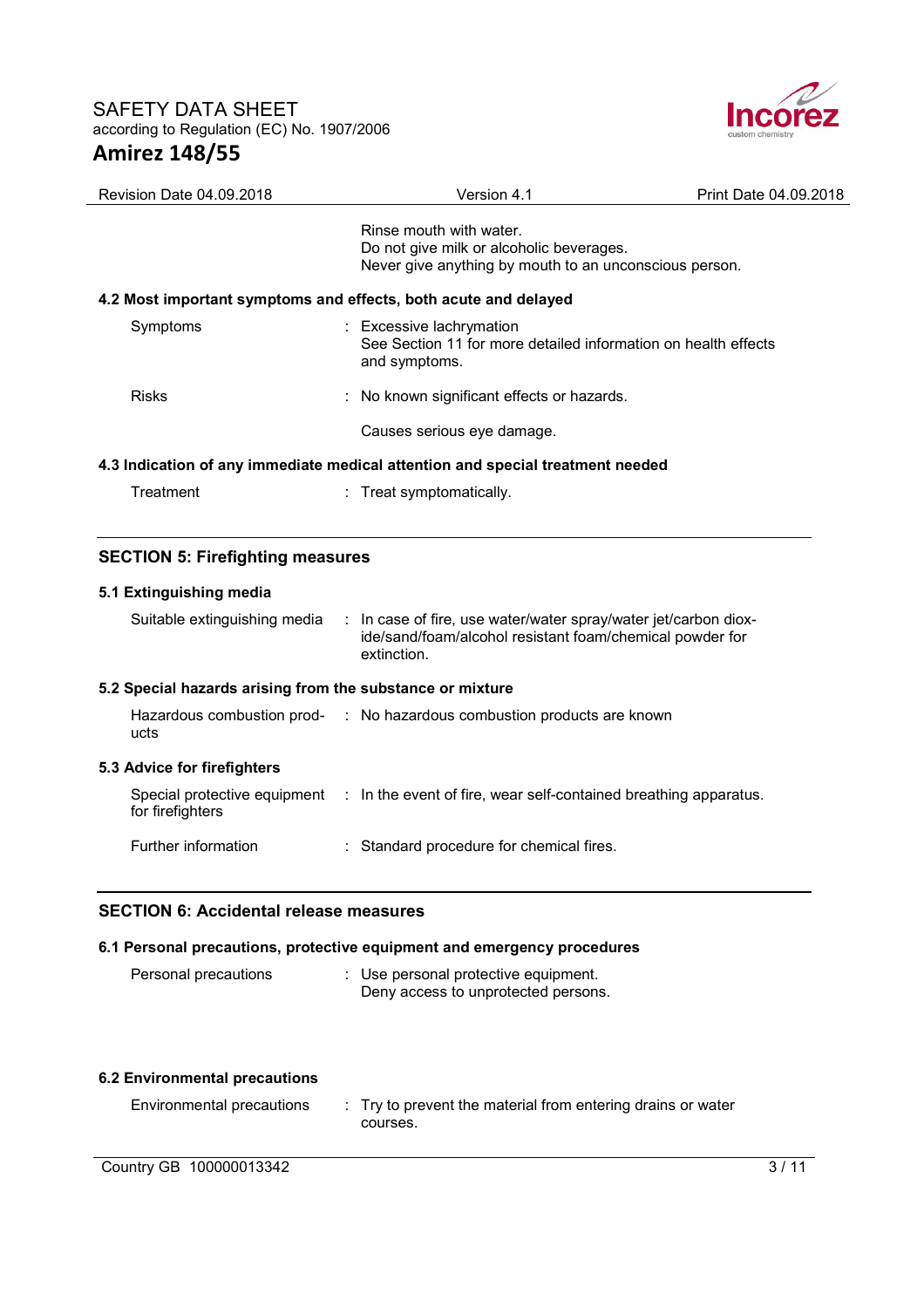

| Revision Date 04.09.2018                                                          | Version 4.1                                                                                                                                                                                                                                                                                                               | Print Date 04.09.2018 |  |  |  |
|-----------------------------------------------------------------------------------|---------------------------------------------------------------------------------------------------------------------------------------------------------------------------------------------------------------------------------------------------------------------------------------------------------------------------|-----------------------|--|--|--|
|                                                                                   |                                                                                                                                                                                                                                                                                                                           |                       |  |  |  |
| 6.3 Methods and materials for containment and cleaning up                         |                                                                                                                                                                                                                                                                                                                           |                       |  |  |  |
| Methods for cleaning up                                                           | : Soak up with inert absorbent material (e.g. sand, silica gel,<br>acid binder, universal binder, sawdust).<br>Keep in suitable, closed containers for disposal.                                                                                                                                                          |                       |  |  |  |
| 6.4 Reference to other sections                                                   |                                                                                                                                                                                                                                                                                                                           |                       |  |  |  |
| For personal protection see section 8.                                            |                                                                                                                                                                                                                                                                                                                           |                       |  |  |  |
|                                                                                   |                                                                                                                                                                                                                                                                                                                           |                       |  |  |  |
| <b>SECTION 7: Handling and storage</b>                                            |                                                                                                                                                                                                                                                                                                                           |                       |  |  |  |
| 7.1 Precautions for safe handling                                                 |                                                                                                                                                                                                                                                                                                                           |                       |  |  |  |
| Advice on safe handling                                                           | : Avoid exceeding the given occupational exposure limits (see<br>section 8). Do not get in eyes, on skin, or on clothing. For<br>personal protection see section 8. Smoking, eating and drink-<br>ing should be prohibited in the application area. Follow stand-<br>ard hygiene measures when handling chemical products |                       |  |  |  |
| Advice on protection against<br>fire and explosion                                | : Normal measures for preventive fire protection.                                                                                                                                                                                                                                                                         |                       |  |  |  |
| Hygiene measures                                                                  | : Handle in accordance with good industrial hygiene and safety<br>practice. When using do not eat or drink. When using do not<br>smoke. Wash hands before breaks and at the end of workday.                                                                                                                               |                       |  |  |  |
| 7.2 Conditions for safe storage, including any incompatibilities                  |                                                                                                                                                                                                                                                                                                                           |                       |  |  |  |
| Requirements for storage<br>areas and containers                                  | : Keep container tightly closed in a dry and well-ventilated<br>place. Containers which are opened must be carefully re-<br>sealed and kept upright to prevent leakage. Store in accord-<br>ance with local regulations.                                                                                                  |                       |  |  |  |
| Other data                                                                        | No decomposition if stored and applied as directed.                                                                                                                                                                                                                                                                       |                       |  |  |  |
| 7.3 Specific end use(s)                                                           |                                                                                                                                                                                                                                                                                                                           |                       |  |  |  |
| Specific use(s)                                                                   | Consult most current local Product Data Sheet prior to any<br>use.                                                                                                                                                                                                                                                        |                       |  |  |  |
| <b>SECTION 8: Exposure controls/personal protection</b><br>8.1 Control parameters |                                                                                                                                                                                                                                                                                                                           |                       |  |  |  |
|                                                                                   |                                                                                                                                                                                                                                                                                                                           |                       |  |  |  |

Contains no substances with occupational exposure limit values.

## **8.2 Exposure controls**

#### **Personal protective equipment**

Country GB 100000013342 4/11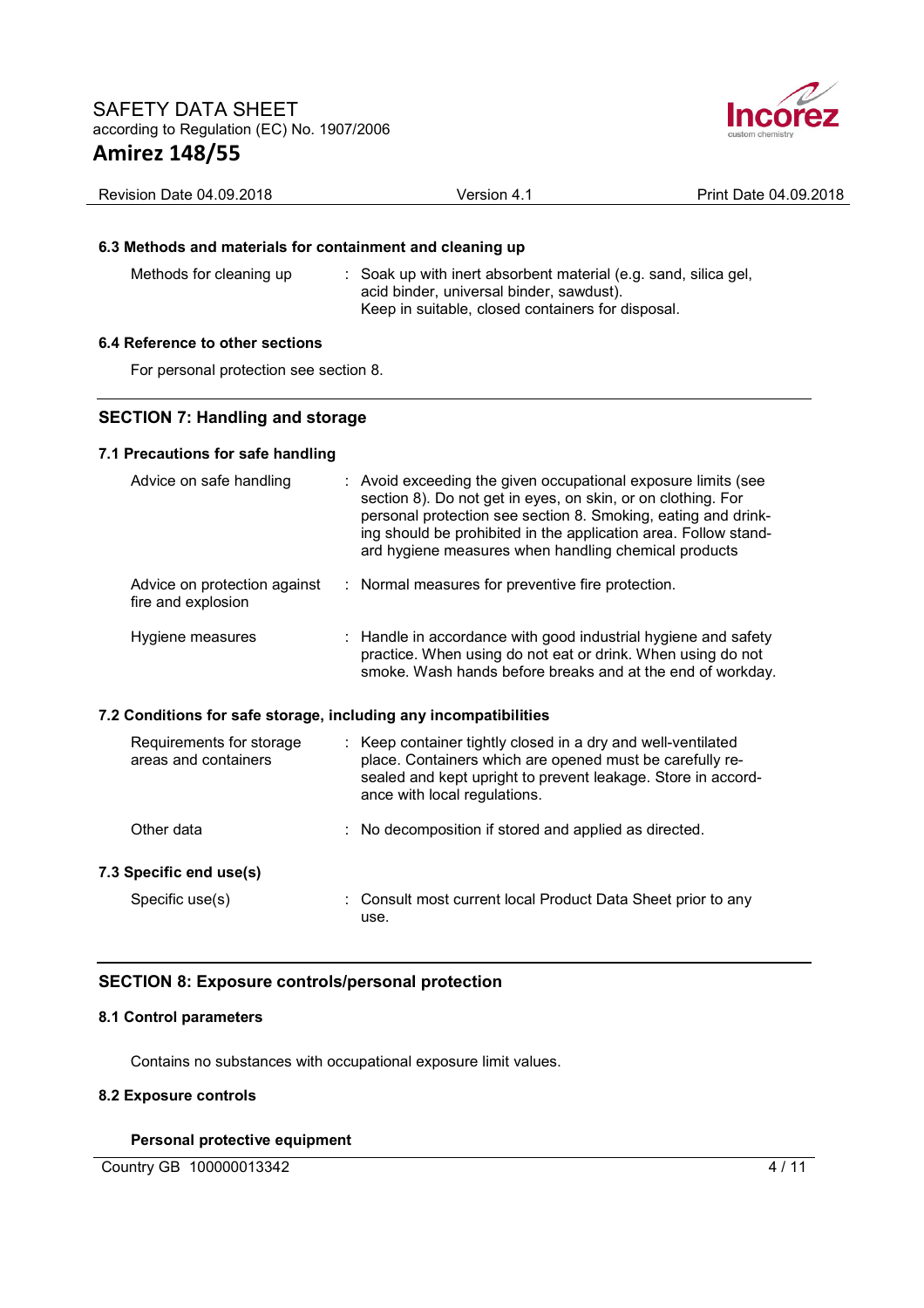

| Revision Date 04.09.2018               | Version 4.1                                                                                                                                                                                                                                        | Print Date 04.09.2018 |
|----------------------------------------|----------------------------------------------------------------------------------------------------------------------------------------------------------------------------------------------------------------------------------------------------|-----------------------|
| Eye protection                         | : Safety glasses with side-shields conforming to EN166<br>Eye wash bottle with pure water                                                                                                                                                          |                       |
| Hand protection                        | : Chemical-resistant, impervious gloves complying with an ap-<br>proved standard must be worn at all times when handling<br>chemical products. Reference number EN 374. Follow manu-<br>facturer specifications.                                   |                       |
|                                        | Suitable for short time use or protection against splashes:<br>Butyl rubber/nitrile rubber gloves (0,4 mm),<br>Contaminated gloves should be removed.<br>Suitable for permanent exposure:<br>Viton gloves (0.4 mm),<br>breakthrough time > 30 min. |                       |
| Skin and body protection               | : Protective clothing (e.g. Safety shoes acc. to EN ISO 20345,<br>long-sleeved working clothing, long trousers). Rubber aprons<br>and protective boots are additionaly recommended for mixing<br>and stirring work.                                |                       |
| Respiratory protection                 | : No special measures required.                                                                                                                                                                                                                    |                       |
| <b>Environmental exposure controls</b> |                                                                                                                                                                                                                                                    |                       |
| General advice                         | : Try to prevent the material from entering drains or water<br>courses.                                                                                                                                                                            |                       |

## **SECTION 9: Physical and chemical properties**

## **9.1 Information on basic physical and chemical properties**

| Appearance                                        | t. | liquid            |      |
|---------------------------------------------------|----|-------------------|------|
| Colour                                            | t. | light yellow      |      |
| Odour                                             | t. | amine-like        |      |
| Odour Threshold                                   | t. | No data available |      |
| Flash point                                       | t. | 61 °C             |      |
| Autoignition temperature                          | t. | No data available |      |
| Decomposition temperature : No data available     |    |                   |      |
| Lower explosion limit (Vol-%) : No data available |    |                   |      |
| Upper explosion limit (Vol-%) : No data available |    |                   |      |
| Country GB 100000013342                           |    |                   | 5/11 |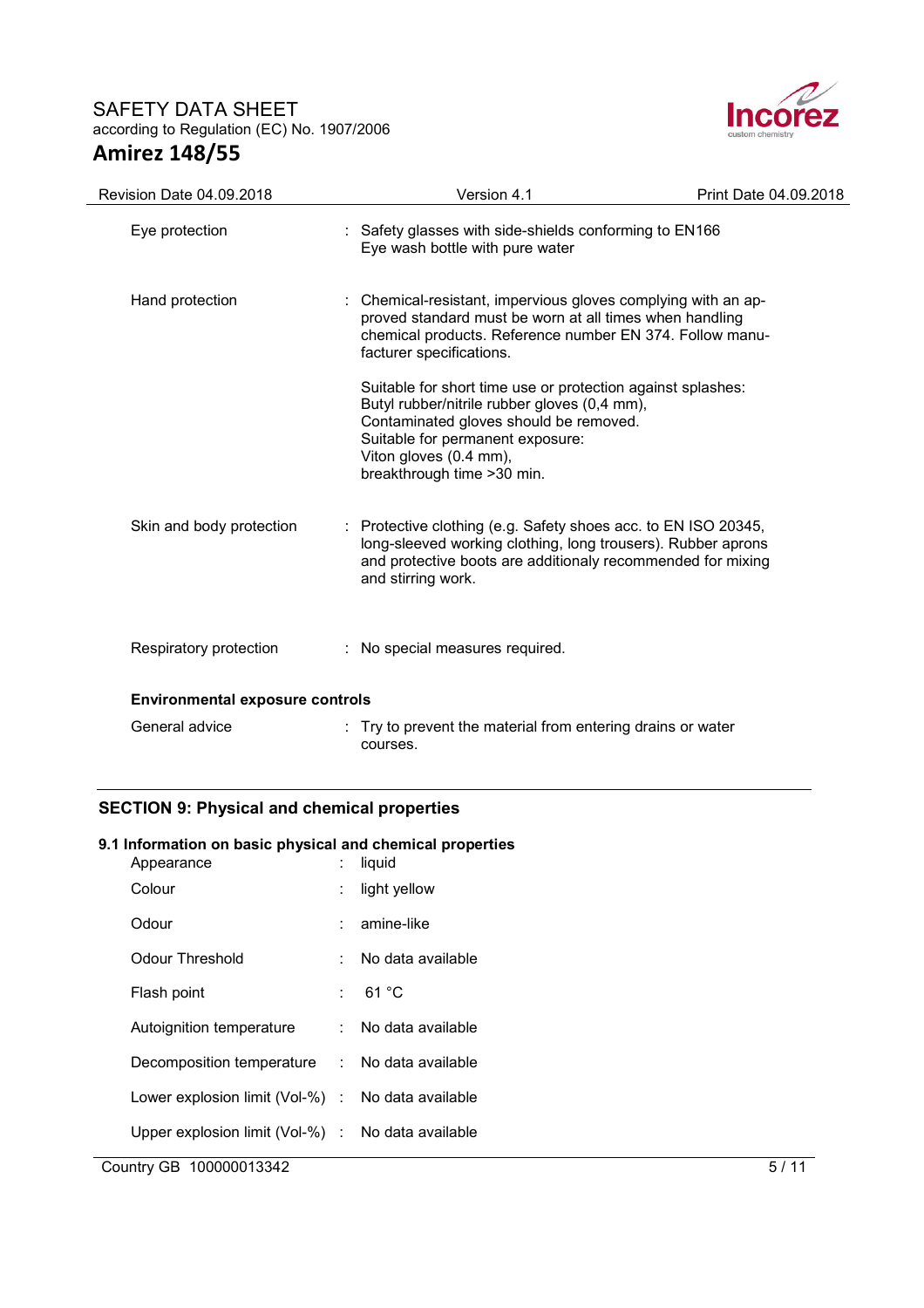

| Revision Date 04.09.2018                   |    | Version 4.1       | Print Date 04.09.2018 |
|--------------------------------------------|----|-------------------|-----------------------|
|                                            |    |                   |                       |
| Flammability                               | ÷  | No data available |                       |
| <b>Explosive properties</b>                | ÷  | No data available |                       |
| Oxidizing properties                       |    | No data available |                       |
| pH                                         | ÷  | No data available |                       |
| Melting point/range / Freez-<br>ing point  | ÷  | No data available |                       |
| Boiling point/boiling range                |    | No data available |                       |
| Vapour pressure                            |    | : $0,01$ hPa      |                       |
| Density                                    |    | 1,09 g/cm3        |                       |
| Water solubility                           | ÷  | No data available |                       |
| Partition coefficient: n-<br>octanol/water |    | No data available |                       |
| Viscosity, dynamic                         |    | No data available |                       |
| Viscosity, kinematic                       | ÷. | $> 7$ mm2/s       |                       |
| Relative vapour density                    | ÷  | No data available |                       |
| Evaporation rate                           | ÷  | No data available |                       |
|                                            |    |                   |                       |

## **9.2 Other information**

No data available

## **SECTION 10: Stability and reactivity**

#### **10.1 Reactivity**

No dangerous reaction known under conditions of normal use.

#### **10.2 Chemical stability**

The product is chemically stable.

### **10.3 Possibility of hazardous reactions**

| Hazardous reactions         | : Stable under recommended storage conditions. |   |
|-----------------------------|------------------------------------------------|---|
| 10.4 Conditions to avoid    |                                                |   |
| Conditions to avoid         | $\therefore$ No data available                 |   |
| 10.5 Incompatible materials |                                                |   |
| Materials to avoid          | $\therefore$ No data available                 |   |
|                             |                                                |   |
| Country GB 100000013342     |                                                | 6 |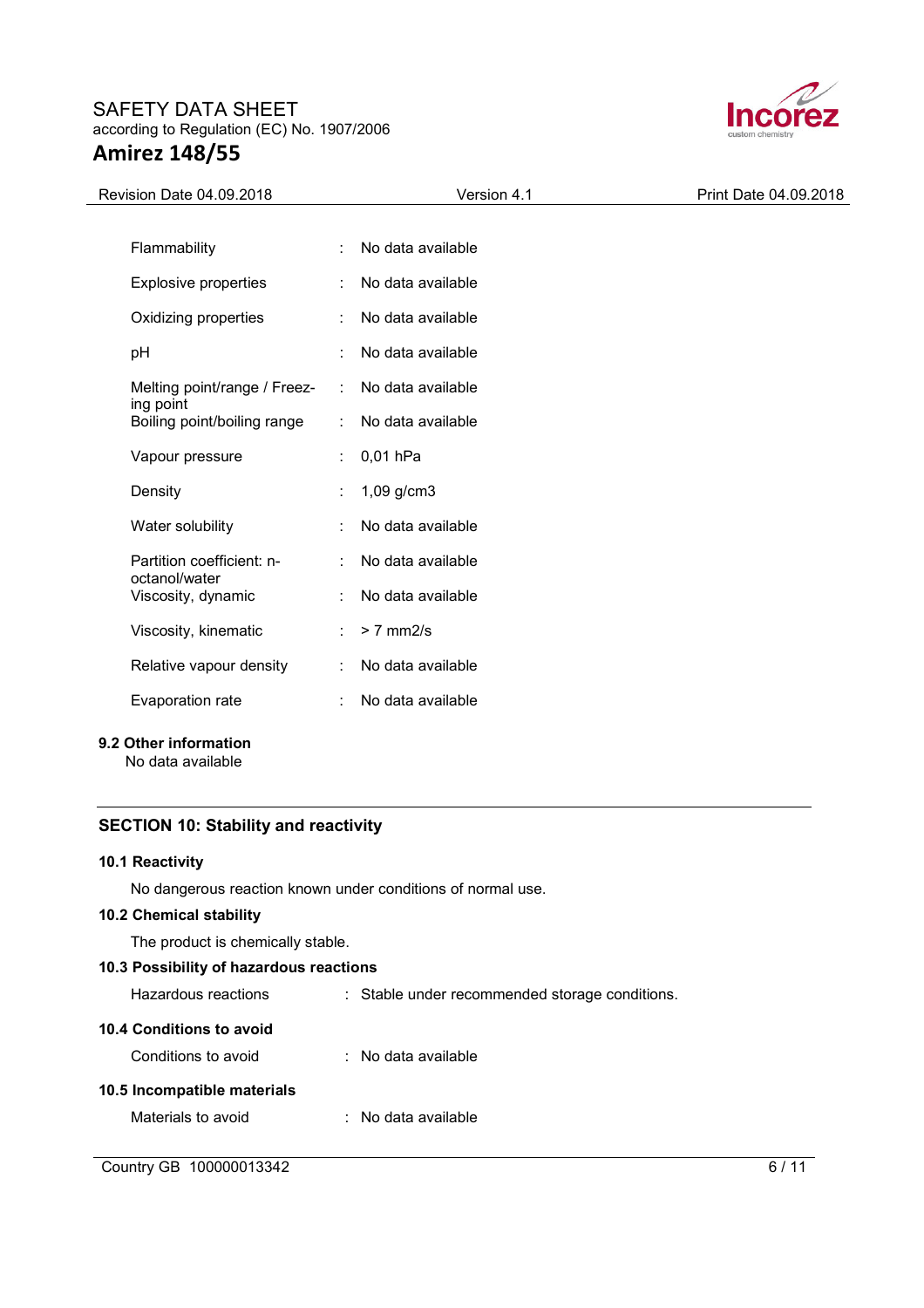

Revision Date 04.09.2018 **Version 4.1** Print Date 04.09.2018

**10.6 Hazardous decomposition products** 

### **SECTION 11: Toxicological information**

#### **11.1 Information on toxicological effects**

#### **Acute toxicity**

Not classified based on available information.

#### **Skin corrosion/irritation**

Not classified based on available information.

#### **Serious eye damage/eye irritation**

Causes serious eye damage.

#### **Respiratory or skin sensitisation**

Skin sensitisation: Not classified based on available information. Respiratory sensitisation: Not classified based on available information.

#### **Germ cell mutagenicity**

Not classified based on available information.

#### **Carcinogenicity**

Not classified based on available information.

#### **Reproductive toxicity**

Not classified based on available information.

### **STOT - single exposure**

Not classified based on available information.

## **STOT - repeated exposure**

Not classified based on available information.

#### **Aspiration toxicity**

Not classified based on available information.

### **SECTION 12: Ecological information**

#### **12.1 Toxicity**

No data available

#### **12.2 Persistence and degradability**

No data available

#### **12.3 Bioaccumulative potential**

No data available

#### **12.4 Mobility in soil**

No data available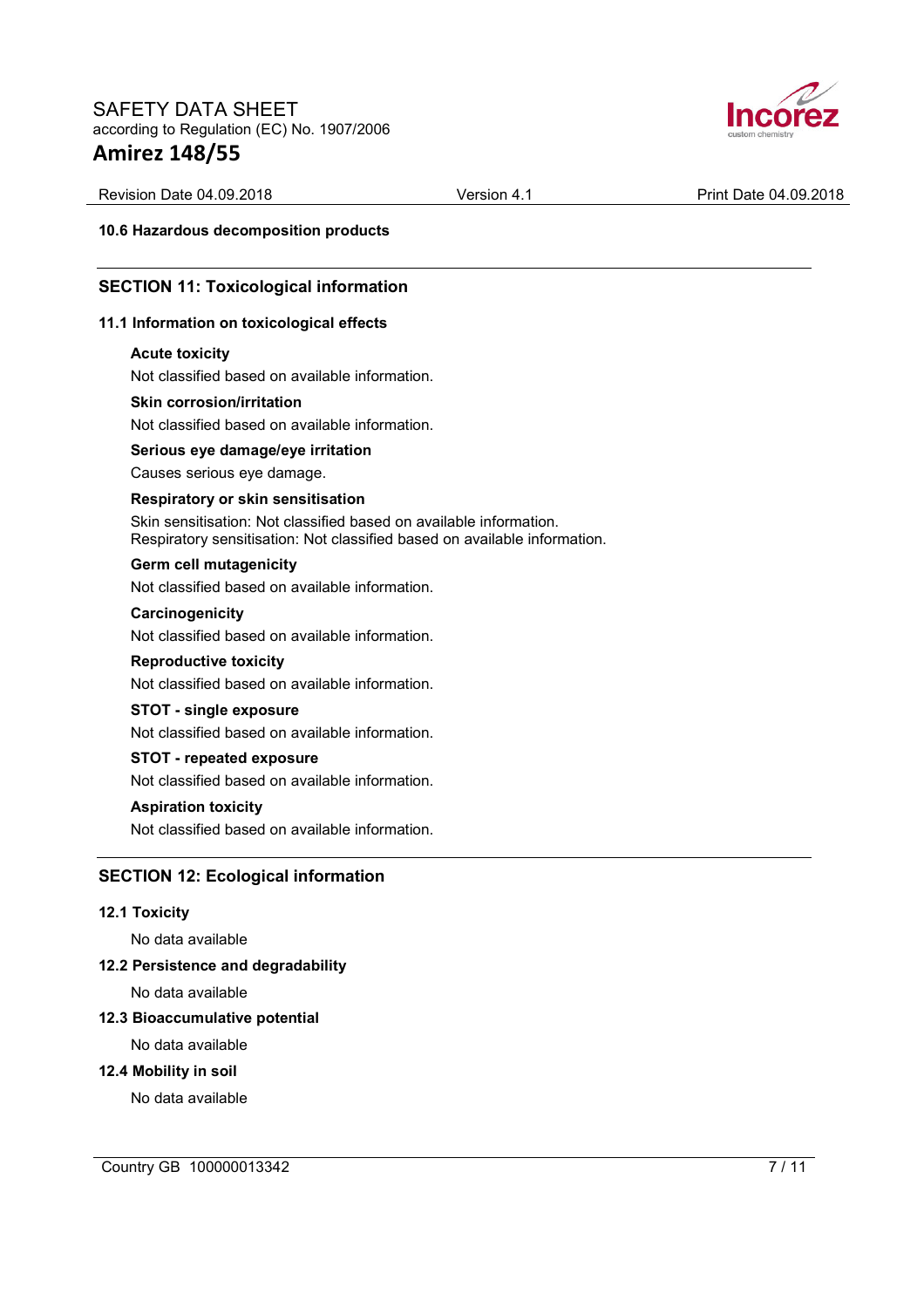

| Revision Date 04.09.2018                | Version 4.1                                                                                                                                                                                                   | Print Date 04.09.2018 |
|-----------------------------------------|---------------------------------------------------------------------------------------------------------------------------------------------------------------------------------------------------------------|-----------------------|
| 12.5 Results of PBT and vPvB assessment |                                                                                                                                                                                                               |                       |
| <b>Product:</b>                         |                                                                                                                                                                                                               |                       |
| Assessment                              | : This substance/mixture contains no components considered<br>to be either persistent, bioaccumulative and toxic (PBT), or<br>very persistent and very bioaccumulative (vPvB) at levels of<br>0.1% or higher. |                       |
| 12.6 Other adverse effects              |                                                                                                                                                                                                               |                       |
| <b>Product:</b>                         |                                                                                                                                                                                                               |                       |
| Additional ecological infor-<br>mation  | $\therefore$ There is no data available for this product.                                                                                                                                                     |                       |

## **SECTION 13: Disposal considerations**

#### **13.1 Waste treatment methods**

| Product                | : The generation of waste should be avoided or minimized<br>wherever possible.<br>Empty containers or liners may retain some product residues.<br>This material and its container must be disposed of in a safe<br>way.<br>Dispose of surplus and non-recyclable products via a licensed<br>waste disposal contractor.<br>Disposal of this product, solutions and any by-products should<br>at all times comply with the requirements of environmental<br>protection and waste disposal legislation and any regional<br>local authority requirements.<br>Avoid dispersal of spilled material and runoff and contact with<br>soil, waterways, drains and sewers. |
|------------------------|-----------------------------------------------------------------------------------------------------------------------------------------------------------------------------------------------------------------------------------------------------------------------------------------------------------------------------------------------------------------------------------------------------------------------------------------------------------------------------------------------------------------------------------------------------------------------------------------------------------------------------------------------------------------|
| Contaminated packaging | $: 150110*$ packaging containing residues of or contaminated<br>by dangerous substances                                                                                                                                                                                                                                                                                                                                                                                                                                                                                                                                                                         |

### **SECTION 14: Transport information**

#### **14.1 UN number**

Not regulated as a dangerous good

#### **14.2 UN proper shipping name**

Not regulated as a dangerous good

#### **14.3 Transport hazard class(es)**

Not regulated as a dangerous good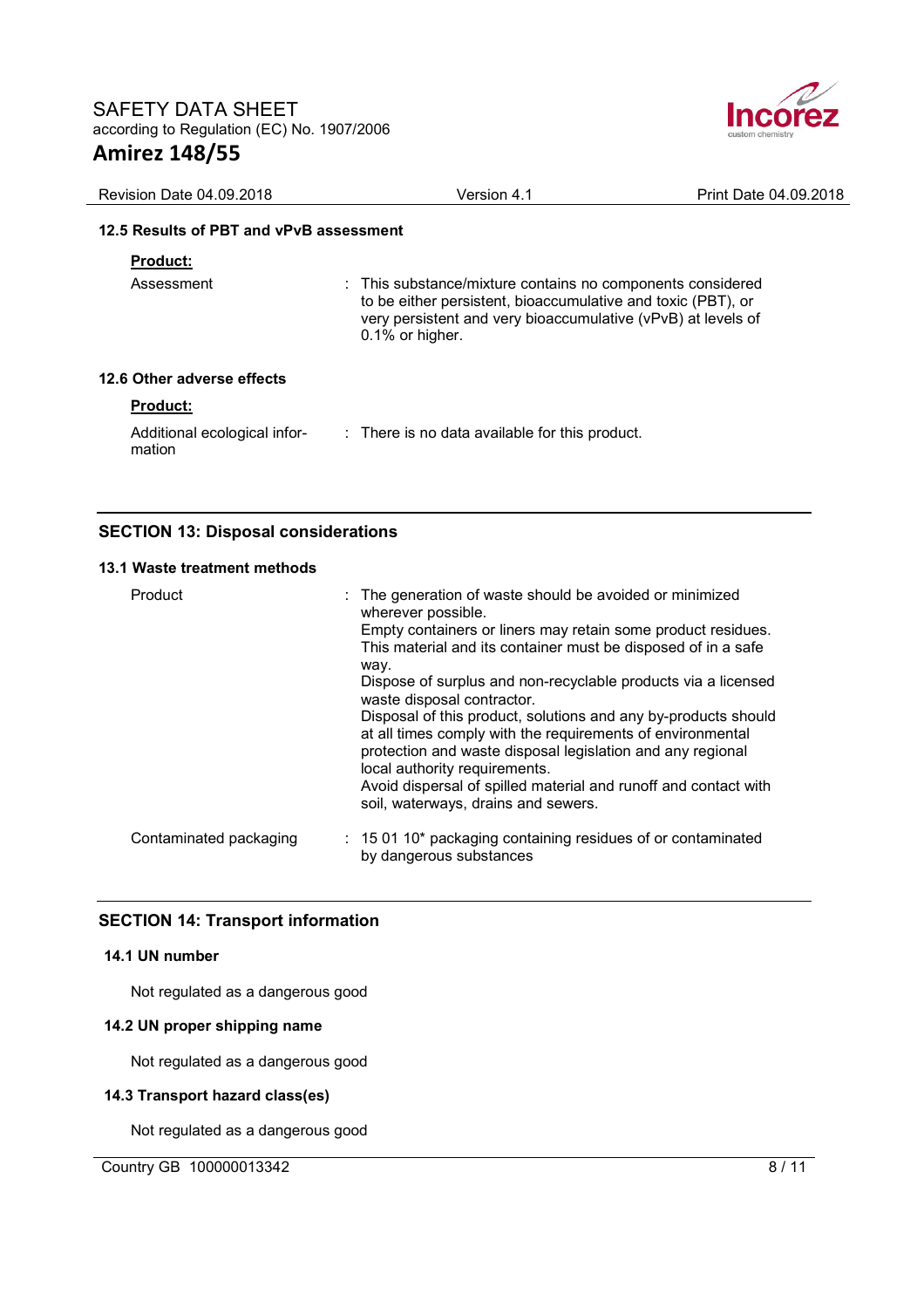

| <b>Revision Date 04.09.2018</b> | Version 4. . | Print Date 04.09.2018 |
|---------------------------------|--------------|-----------------------|
|                                 |              |                       |

#### **14.4 Packing group**

Not regulated as a dangerous good

#### **14.5 Environmental hazards**

Not regulated as a dangerous good

#### **14.6 Special precautions for user**

No data available

#### **14.7 Transport in bulk according to Annex II of Marpol and the IBC Code**

Not applicable

## **SECTION 15: Regulatory information**

#### **15.1 Safety, health and environmental regulations/legislation specific for the substance or mixture**

| <b>Prohibition/Restriction</b><br>International Chemical Weapons Convention (CWC)<br>Schedules of Toxic Chemicals and Precursors                     |                                                                                                                                                                                                             |                              | : Not applicable                                                                                     |
|------------------------------------------------------------------------------------------------------------------------------------------------------|-------------------------------------------------------------------------------------------------------------------------------------------------------------------------------------------------------------|------------------------------|------------------------------------------------------------------------------------------------------|
| REACH - Candidate List of Substances of Very High<br>Concern for Authorisation (Article 59).                                                         |                                                                                                                                                                                                             |                              | : None of the components are listed<br>$(=>0.1\%).$                                                  |
| REACH - List of substances subject to authorisation<br>(Annex XIV)                                                                                   |                                                                                                                                                                                                             |                              | : Not applicable                                                                                     |
| REACH - Restrictions on the manufacture, placing on<br>the market and use of certain dangerous substances,<br>preparations and articles (Annex XVII) |                                                                                                                                                                                                             | $\mathcal{L}_{\mathrm{max}}$ | Not applicable                                                                                       |
| <b>REACH Information:</b>                                                                                                                            | All substances contained in our Products are<br>- registered by our upstream suppliers, and/or<br>- registered by us, and/or<br>- excluded from the regulation, and/or<br>- exempted from the registration. |                              |                                                                                                      |
| jor-accident hazards involving dangerous substances.                                                                                                 | Not applicable                                                                                                                                                                                              |                              | Seveso III: Directive 2012/18/EU of the European Parliament and of the Council on the control of ma- |
| VOC-CH (VOCV)                                                                                                                                        | $: no VOC$ duties                                                                                                                                                                                           |                              |                                                                                                      |
| VOC-EU (solvent)                                                                                                                                     | : Not applicable                                                                                                                                                                                            |                              |                                                                                                      |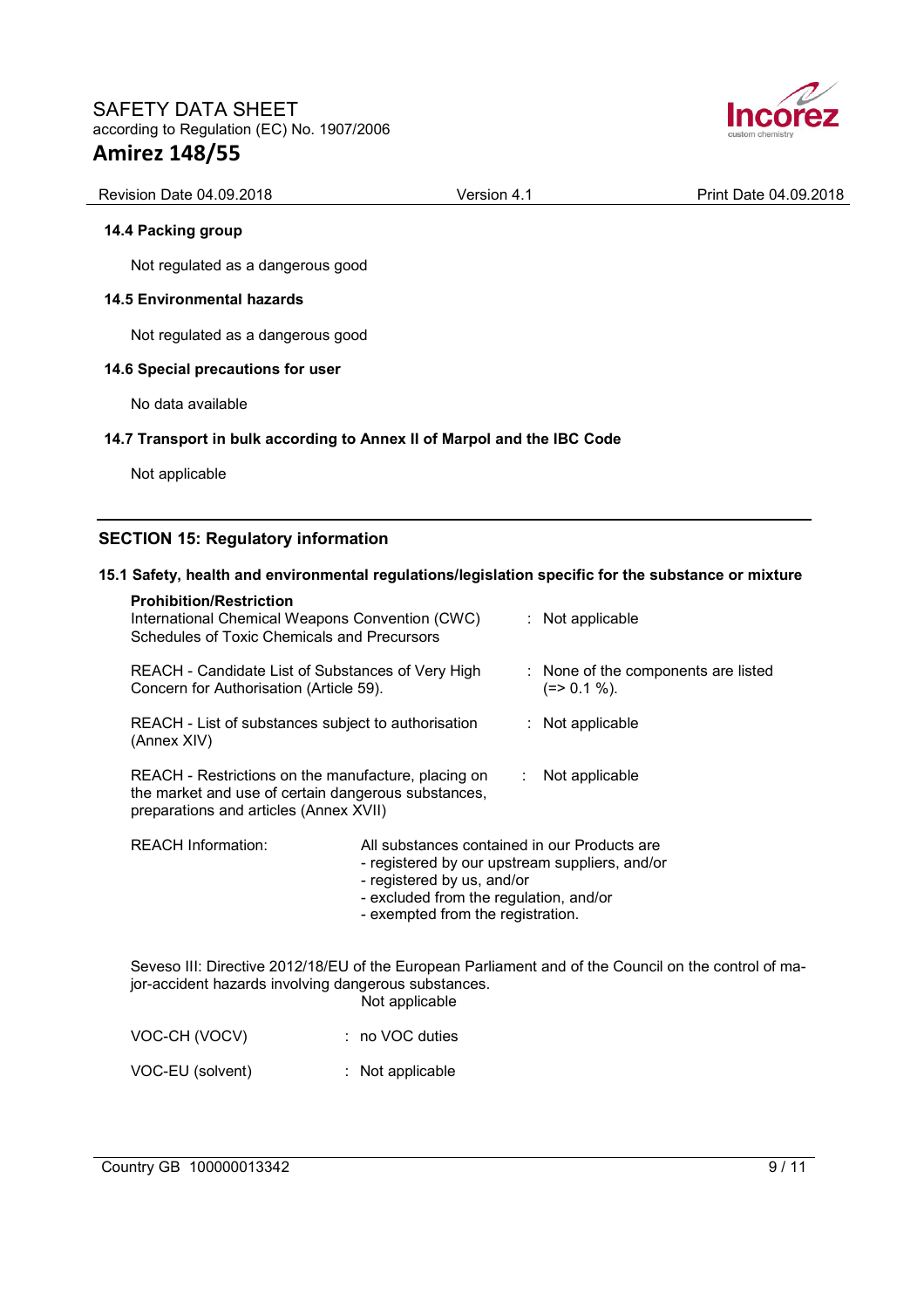

| Revision Date 04.09.2018                                                                          | Version 4.1 | Print Date 04.09.2018 |
|---------------------------------------------------------------------------------------------------|-------------|-----------------------|
| If other regulatory information applies that is not already provided elsewhere in the Safety Data |             |                       |

Sheet, then it is described in this subsection.

| Health, safety and environ-<br>mental regulation/legislation<br>specific for the substance or | : Environmental Protection Act 1990 & Subsidiary Regulations<br>Health and Safety at Work Act 1974 & Subsidiary Regulations<br>Control of Substances Hazardous to Health Regulations |
|-----------------------------------------------------------------------------------------------|--------------------------------------------------------------------------------------------------------------------------------------------------------------------------------------|
| mixture:                                                                                      | (COSHH)                                                                                                                                                                              |
|                                                                                               | May be subject to the Control of Major Accident Hazards                                                                                                                              |
|                                                                                               | Regulations (COMAH), and amendments.                                                                                                                                                 |

#### **15.2 Chemical safety assessment**

No Chemical Safety Assessment has been carried out for this mixture by the supplier.

## **SECTION 16: Other information**

| <b>Full text of H-Statements</b> |                            |
|----------------------------------|----------------------------|
| H318                             | Causes serious eye damage. |

#### **Full text of other abbreviations**

| Eye Dam.      | Serious eye damage                                                      |
|---------------|-------------------------------------------------------------------------|
| ADR.          | European Agreement concerning the International Carriage of Danger-     |
|               | ous Goods by Road                                                       |
| CAS           | <b>Chemical Abstracts Service</b>                                       |
| <b>DNEL</b>   | Derived no-effect level                                                 |
| <b>EC50</b>   | Half maximal effective concentration                                    |
| <b>GHS</b>    | <b>Globally Harmonized System</b>                                       |
| <b>IATA</b>   | <b>International Air Transport Association</b>                          |
| <b>IMDG</b>   | International Maritime Code for Dangerous Goods                         |
| LD50          | Median lethal dosis (the amount of a material, given all at once, which |
|               | causes the death of 50% (one half) of a group of test animals)          |
| LC50          | Median lethal concentration (concentrations of the chemical in air that |
|               | kills 50% of the test animals during the observation period)            |
| <b>MARPOL</b> | International Convention for the Prevention of Pollution from Ships,    |
|               | 1973 as modified by the Protocol of 1978                                |
| <b>OEL</b>    | Occupational Exposure Limit                                             |
| <b>PBT</b>    | Persistent, bioaccumulative and toxic                                   |
| <b>PNEC</b>   | Predicted no effect concentration                                       |
| <b>REACH</b>  | Regulation (EC) No 1907/2006 of the European Parliament and of the      |
|               | Council of 18 December 2006 concerning the Registration, Evaluation,    |
|               | Authorisation and Restriction of Chemicals (REACH), establishing a      |
|               | European Chemicals Agency                                               |
| <b>SVHC</b>   | Substances of Very High Concern                                         |
| vPvB          | Very persistent and very bioaccumulative                                |
|               |                                                                         |

# **Classification of the mixture: Classification procedure:** Eye Dam. 1 **H318** H318 Calculation method